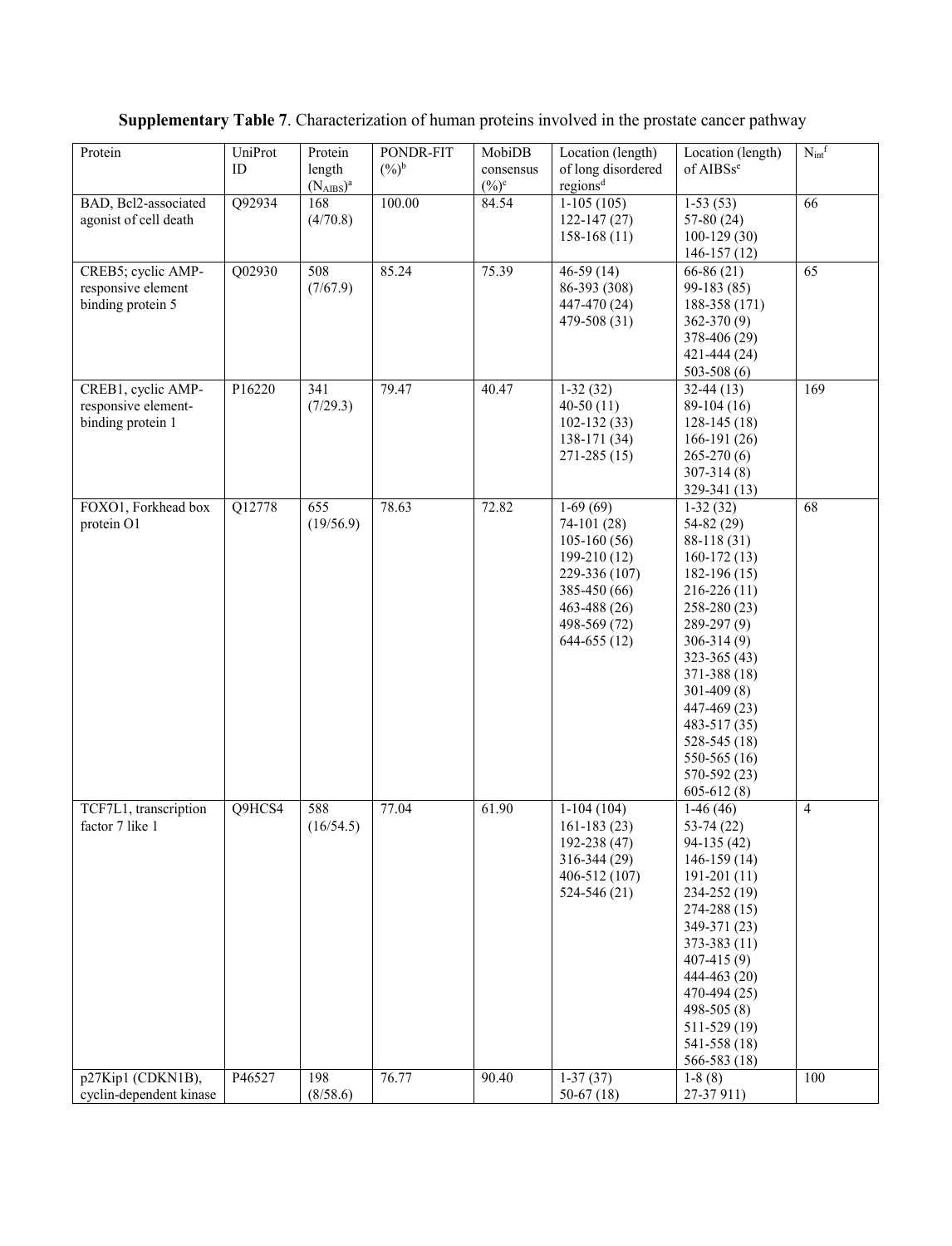| inhibitor 1B                                                                                           |                    |       |       | 81-198 (118)                                                                                                                                                                               | $59-67(9)$<br>80-90 (11)<br>$98-105(8)$<br>$109-134(26)$<br>$140-157(18)$<br>174-198 (35)                                                                                                                                                                                                                                                                                                                                                                                                                                                                                                             |     |
|--------------------------------------------------------------------------------------------------------|--------------------|-------|-------|--------------------------------------------------------------------------------------------------------------------------------------------------------------------------------------------|-------------------------------------------------------------------------------------------------------------------------------------------------------------------------------------------------------------------------------------------------------------------------------------------------------------------------------------------------------------------------------------------------------------------------------------------------------------------------------------------------------------------------------------------------------------------------------------------------------|-----|
| Q9UJU2<br>LEF1, lymphoid<br>enhancer-binding factor<br>1                                               | 399<br>(8/62.7)    | 74.4  | 66.92 | $1-104(104)$<br>$136-148(13)$<br>$161-201(41)$<br>240-301 (62)<br>369-399 (31)                                                                                                             | $1-84(84)$<br>99-121 (23)<br>$125-131(7)$<br>$142 - 165(24)$<br>193-247 (55)<br>258-269 (12)<br>$276 - 283(8)$<br>300-336 (37)                                                                                                                                                                                                                                                                                                                                                                                                                                                                        | 58  |
| IKBKG, inhibitor of<br>Q9Y6K9<br>kappa light polypeptide<br>gene enhancer in B-<br>cells, kinase gamma | 419<br>(6/15.8)    | 73.03 | 24.58 | $15-35(21)$<br>$171-190(20)$<br>356-396 (41)                                                                                                                                               | $\overline{1}$ -15 (15)<br>$33-41(9)$<br>230-242 (13)<br>$304 - 310(7)$<br>372-380 (9)<br>407-419 (13)                                                                                                                                                                                                                                                                                                                                                                                                                                                                                                | 440 |
| Q92793<br>CREBBP, CREB-<br>binding protein                                                             | 2,442<br>(34/53.4) | 67.12 | 66.01 | $1-48(48)$<br>51-246 (196)<br>249-323 (75)<br>441-591 (151)<br>$669-713(45)$<br>726-1091 (366)<br>1250-1276 (27)<br>1551-1619 (69)<br>1748-1769 (22)<br>1854-2066 (213)<br>2109-2442 (334) | $1-7(7)$<br>$17-102(86)$<br>$109-140(32)$<br>$145-164(21)$<br>$171 - 221(51)$<br>232-247 (16)<br>254-283 (30)<br>295-314 (20)<br>$353-365(13)$<br>479-500 (22)<br>515-578 (64)<br>599-613 (15)<br>$628-635(8)$<br>649-662 (14)<br>$673-683(11)$<br>707-768 (62)<br>776-879 (104)<br>881-898 (18)<br>902-1004 (103)<br>1017-1059 (43)<br>1084-1102 (19)<br>$1121 - 1127(7)$<br>1537-1551 (15)<br>1616-1639 (24)<br>$1844 - 1851(8)$<br>1857-1878 (22)<br>1911-1943 (33)<br>1952-2028 (77)<br>2031-2054 (23)<br>2060-2077 (18)<br>2084-2114 (31)<br>2132-2200 (69)<br>2217-2353 (137)<br>2361-2442 (82) | 386 |
| EP300, E1A binding<br>Q09472<br>protein p300, p300<br>HAT, histone                                     | 2,414<br>(30/52.9) | 66.49 | 61.31 | $1-37(37)$<br>84-170 (87)<br>191-269 (79)                                                                                                                                                  | $\overline{1}$ -7 $(7)$<br>$18-135(118)$<br>$173 - 203(31)$                                                                                                                                                                                                                                                                                                                                                                                                                                                                                                                                           | 554 |
| acetyltransferase p300                                                                                 |                    |       |       | 282-334 (53)<br>422-458 (37)<br>478-569 (02)                                                                                                                                               | $212 - 226(15)$<br>233-248 (16)<br>264-295 (32)                                                                                                                                                                                                                                                                                                                                                                                                                                                                                                                                                       |     |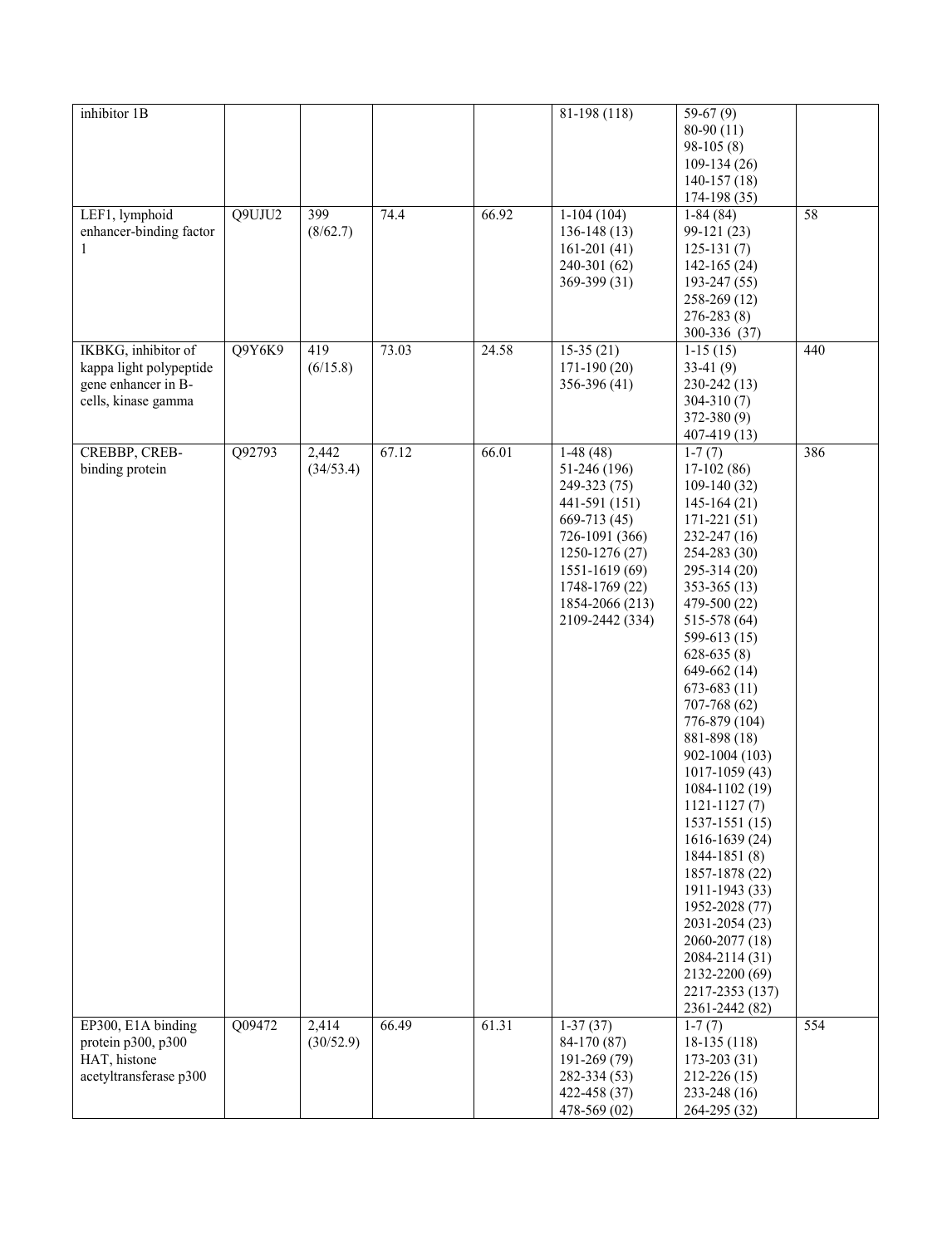|                                                                 |        |                              |       |       | 649-1054 (406)<br>1213-1233 (21)<br>1515-1582 (68)<br>$1715 - 1739(25)$<br>1817-2044 (228)<br>2093-2414 (322) | $314 - 323(10)$<br>336-349 (14)<br>456-479 (24)<br>$504 - 554(51)$<br>$578-592(15)$<br>$608-613(6)$<br>$627-642(16)$<br>$654-668(15)$<br>687-834 (148)<br>844-883 (39)<br>890-988 (99)<br>994-1010 (17)<br>$1018 - 1023(7)$<br>$1501 - 1515(15)$<br>1579-1603 (25)<br>1822-1848 (27)<br>1881-1908 (28)<br>1914-2063 (150)<br>2111-2191 (81)<br>2194-2314 (121)<br>2324-2414 (91) |     |
|-----------------------------------------------------------------|--------|------------------------------|-------|-------|---------------------------------------------------------------------------------------------------------------|----------------------------------------------------------------------------------------------------------------------------------------------------------------------------------------------------------------------------------------------------------------------------------------------------------------------------------------------------------------------------------|-----|
| NKX3-1, homeobox<br>protein Nkx-3.1                             | Q99801 | 234<br>(3/50.4)              | 63.67 | 59.40 | $1-133(133)$                                                                                                  | $1-46(46)$<br>$66-116(51)$<br>$129-149(21)$                                                                                                                                                                                                                                                                                                                                      | 36  |
| CDKN1A, cyclin-<br>dependent kinase<br>inhibitor 1              | P38936 | 164<br>(5/36.0)              | 62.2  | 65.9  | $1-17(17)$<br>$73-115(43)$<br>$117-164(48)$                                                                   | $36-41(6)$<br>$68-79(12)$<br>$100-105(6)$<br>$109-123(15)$<br>$145-164(20)$                                                                                                                                                                                                                                                                                                      | 284 |
| CREB3L2, cAMP<br>responsive element<br>binding protein 3-like 2 | Q70SY1 | $\overline{520}$<br>(8/32.3) | 61.73 | 44.04 | $61-79(19)$<br>$120-139(20)$<br>$149-167(19)$<br>$195-265(71)$<br>$303 - 327(25)$<br>433-452 (20)             | $30-58(29)$<br>$76 - 88(13)$<br>$109-122(14)$<br>$138-153(16)$<br>$163 - 202(40)$<br>$217 - 232(16)$<br>239-267 (29)<br>$273 - 283(11)$                                                                                                                                                                                                                                          | 14  |
| CREB3L1, cAMP<br>responsive element<br>binding protein 3-like 1 | Q96BA8 | 519<br>(9/32.4)              | 60.89 | 42.77 | $69-112(44)$<br>$196-261(66)$<br>$300-312(13)$<br>446-519 (74)                                                | 53-61 $(9)$<br>$115-129(15)$<br>$142 - 168(27)$<br>$178-204(27)$<br>230-264 (35)<br>268-280 (13)<br>424-435 (12)<br>$479 - 487(9)$<br>499-519 (21)                                                                                                                                                                                                                               | 32  |
| MDM2, E3 ubiquitin-<br>protein ligase Mdm2                      | Q00987 | 491<br>(8/21.8)              | 60.08 | 57.43 | $1-21(21)$<br>112-193 (82)<br>209-244 (36)<br>$251-295(45)$<br>331-365 (35)<br>370-428 (59)                   | $100-108(9)$<br>189-208 (20)<br>235-261 (27)<br>273-284 (12)<br>$296-306(11)$<br>$322 - 329(8)$<br>$359-367(9)$<br>399-409 (11)                                                                                                                                                                                                                                                  | 801 |
| TCF7, transcription<br>factor 7                                 | P36402 | 384<br>(7/61.7)              | 59.63 | 71.88 | $1-115(115)$<br>$128-190(63)$<br>230-271 (42)<br>332-384 (53)                                                 | $1-31(31)$<br>$41-133(93)$<br>$156-167(12)$<br>$178 - 224(47)$<br>272-305 (34)                                                                                                                                                                                                                                                                                                   | 5   |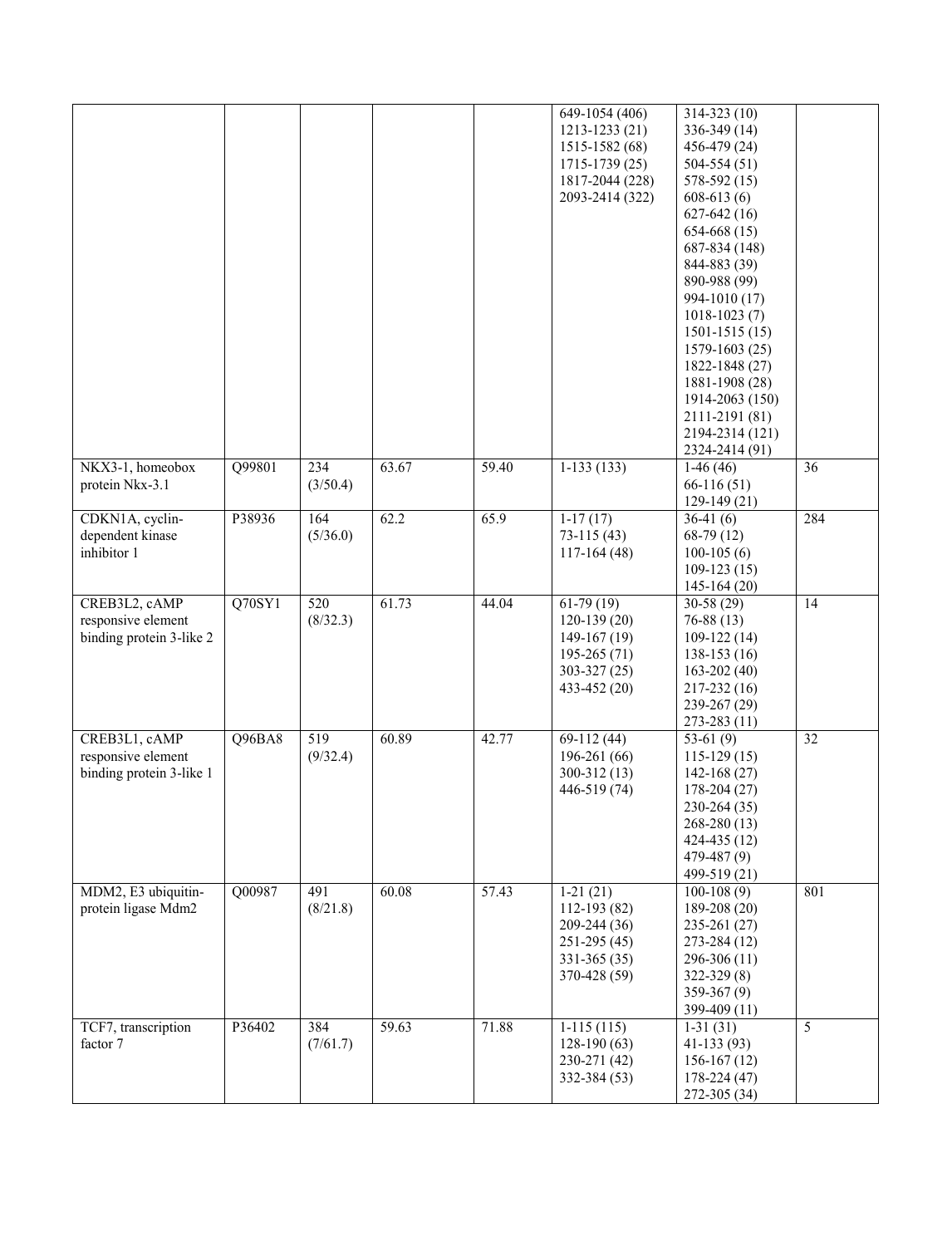|                                                                           |        |                  |       |       |                                                                                               | $328 - 336(9)$<br>374-384 (11)                                                                                                                                                                                 |      |
|---------------------------------------------------------------------------|--------|------------------|-------|-------|-----------------------------------------------------------------------------------------------|----------------------------------------------------------------------------------------------------------------------------------------------------------------------------------------------------------------|------|
| TCF7L2, Transcription<br>factor 7-like 2                                  | Q9NQB0 | 619<br>(13/46.2) | 59.13 | 58.97 | $1-96(96)$                                                                                    | $1-25(25)$<br>$36-52(17)$<br>88-115 (28)<br>$145-162(18)$<br>$200-209(10)$<br>243-265 (23)<br>268-293 (26)<br>$308 - 317(10)$<br>351-387 (37)<br>446-452 (7)<br>$487 - 492(6)$<br>531-585 (55)<br>596-619 (24) | 54   |
| p53, cellular tumor<br>antigen p53                                        | P04637 | 393<br>(8/39.4)  | 54.96 | 50.89 | $1-23(23)$<br>$33-97(65)$<br>277-328 (52)<br>346-393 (46)                                     | $11-57(47)$<br>$106-115(10)$<br>$132 - 141(10)$<br>$232 - 239(8)$<br>$251 - 258(8)$<br>$265 - 277(13)$<br>322-355 (34)<br>$363 - 387(25)$                                                                      | 1072 |
| ATF4, activating<br>transcription factor 4                                | P18848 | 351<br>(9/33.6)  | 52.14 | 57.55 | $66-77(12)$<br>$131-149(19)$<br>$168-194(27)$<br>207-315 (109)                                | $94-102(9)$<br>$115-127(13)$<br>$154-169(16)$<br>$177 - 187(11)$<br>$196-209(14)$<br>219-230 (12)<br>246-257 (12)<br>$267 - 284(18)$<br>$326 - 338(13)$                                                        | 79   |
| RELA, v-rel avian<br>reticuloendotheliosis<br>viral oncogene homolog<br>A | Q04206 | 551<br>(12/38.5) | 49.36 | 37.93 | $39-64(26)$<br>75-92 (18)<br>273-348 (76)<br>376-398 (23)<br>$414 - 437(24)$<br>$505-530(26)$ | $1-11(11)$<br>$31-41(11)$<br>$62-76(15)$<br>$98-103(6)$<br>$110-118(9)$<br>$285-290(6)$<br>$305 - 317(13)$<br>350-380 (31)<br>398-414 (17)<br>433-483 (51)<br>492-504 (13)<br>523-551 (29)                     | 397  |
| Transcription factor<br>E <sub>2F<sub>2</sub></sub>                       | Q14209 | 437<br>(10/33.6) | 49.20 | 43.48 | $1-26(26)$<br>$56-66(11)$<br>$109-130(22)$<br>$196-210(15)$<br>301-389 (89)                   | $1-9(9)$<br>$37-47(11)$<br>$75 - 82(8)$<br>$135-145(11)$<br>$228 - 235(8)$<br>$248 - 256(9)$<br>285-307 (23)<br>319-331 (13)<br>$335-349(15)$<br>$364 - 403(40)$                                               | 28   |
| Transcription factor<br>E2F1                                              | Q01094 | 437<br>(10/33.4) | 48.08 | 38.90 | $37-129(93)$<br>299-356 (68)                                                                  | $16-39(24)$<br>$57-71(15)$<br>$87-105(19)$<br>$132 - 143(12)$<br>245-251 (7)                                                                                                                                   | 28   |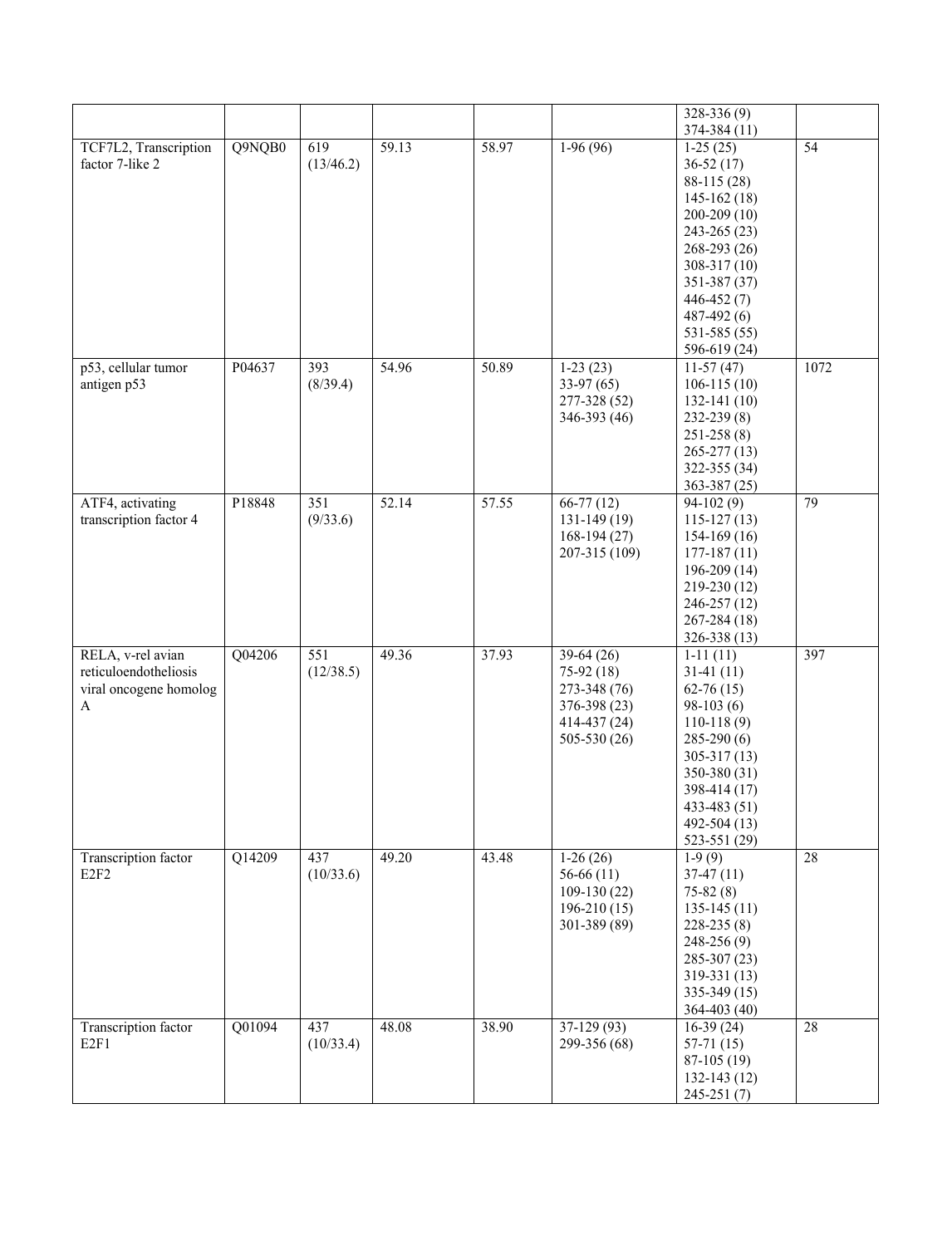|                                                                  |        |                              |       |       |                                                                                                                                     | $250-265(6)$<br>$281-305(25)$<br>$325 - 332(8)$<br>$345 - 365(21)$<br>$376 - 384(9)$                                                                                                                |     |
|------------------------------------------------------------------|--------|------------------------------|-------|-------|-------------------------------------------------------------------------------------------------------------------------------------|-----------------------------------------------------------------------------------------------------------------------------------------------------------------------------------------------------|-----|
| Transcription factor<br>E2F3                                     | O00716 | 465<br>(6/28.8)              | 48.17 | 40.00 | $67-180(114)$<br>350-396 (47)<br>$402 - 419(18)$                                                                                    | $95-122(28)$<br>$132 - 161(30)$<br>$180-195(16)$<br>$333 - 253(21)$<br>386-407 (22)<br>421-437 (17)                                                                                                 | 155 |
| IGF1, insulin-like<br>growth factor I                            | P05019 | 195<br>(2/13.8)              | 47.69 | 51.28 | $77-87(11)$<br>113-195 (83)                                                                                                         | $166-177(12)$<br>$181-195(15)$                                                                                                                                                                      | 20  |
| PDGFB, platelet-<br>derived growth factor<br>subunit B           | P01127 | 241<br>(2/12.4)              | 47.30 | 33.20 | $50-65(16)$<br>$67-76(10)$<br>$188-241(61)$                                                                                         | $208-216(9)$<br>221-241 (21)                                                                                                                                                                        | 84  |
| CREB3L3, cAMP<br>responsive element<br>binding protein 3-like 3  | Q68CJ9 | 461<br>(11/35.6)             | 46.85 | 41.87 | $51-120(70)$<br>$124-139(16)$<br>$251-268(18)$<br>$369-414(46)$<br>442-461 (20)                                                     | $20-36(17)$<br>$60-93(34)$<br>$121 - 127(7)$<br>$140-157(18)$<br>$178-186(9)$<br>$198-204(7)$<br>$356-364(9)$<br>$367 - 376(10)$<br>399-412 (14)<br>$416 - 445(30)$<br>$453-461(9)$                 | 15  |
| AR, androgen receptor                                            | P10275 | 919<br>(12/28.1)             | 42.66 | 35.80 | $1-18(18)$<br>$31-167(137)$<br>$183 - 227(45)$<br>293-312 (20)<br>$368 - 388(21)$<br>$415-433(19)$<br>445-479 (35)<br>$635-659(25)$ | $1-59(59)$<br>94-112 (19)<br>$118-150(33)$<br>$155-194(40)$<br>$236 - 252(17)$<br>264-273 (10)<br>342-351 (10)<br>$356 - 368(13)$<br>391-412 (22)<br>429-447 (19)<br>$476 - 481(6)$<br>495-504 (10) | 353 |
| CREB3L4, cAMP<br>responsive element<br>binding protein 3-like 4  | Q8TEY5 | $\overline{395}$<br>(8/23.8) | 39.24 | 35.95 | $43-59(17)$<br>$81-109(29)$<br>221-241 (21)<br>318-345 (27)<br>$351-395(45)$                                                        | $1-13(13)$<br>$20-31(12)$<br>$65-81(17)$<br>$110-121(12)$<br>$135-143(9)$<br>$180-188(9)$<br>368-377 (10)<br>384-395 (12)                                                                           | 6   |
| PIK3R5,<br>phosphoinositide 3-<br>kinase regulatory<br>subunit 5 | Q8WYR1 | 880<br>(7/13.6)              | 36.7  | 29.2  | $312 - 349(38)$<br>351-370 (20)<br>386-418 (33)<br>437-515 (79)<br>563-603 $(41)$<br>783-793 (11)<br>838-858 (21)                   | 339-364 (26)<br>371-387 (17)<br>$420 - 435(16)$<br>$451 - 463(13)$<br>$485-495(11)$<br>$516-536(21)$<br>547-562 (16)                                                                                | 8   |
| NFKBIA, NF-kappa-B<br>inhibitor alpha                            | P25963 | 317<br>(3/9.8)               | 35.65 | 26.81 | $1-42(42)$<br>$52-67(16)$<br>280-298 (19)                                                                                           | $\overline{1-6}$ (6)<br>$76-64(9)$<br>$302 - 317(16)$                                                                                                                                               | 203 |
| PIK3R2,<br>phosphoinositide-3-                                   | O00459 | 728<br>(12/)                 | 34.07 | 27.65 | $81-120(40)$<br>$140-153(14)$                                                                                                       | $29-43(15)$<br>$70-84(15)$                                                                                                                                                                          | 148 |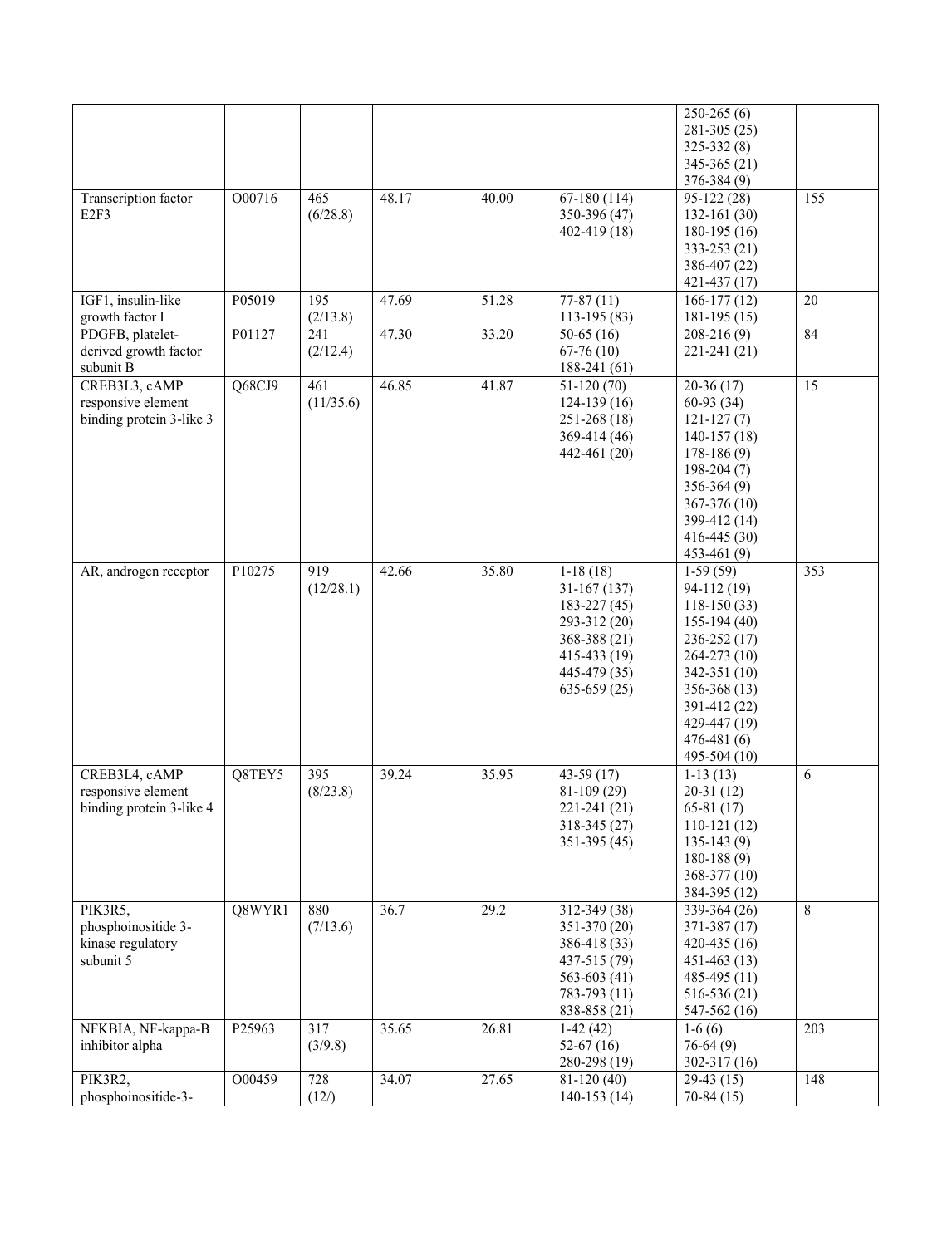| kinase regulatory<br>subunit 2                                             |        |                   |       |       | 189-213 (25)<br>$251 - 285(35)$<br>289-324 (36)<br>544-560 (17)<br>$714 - 728(15)$                                             | $109-118(10)$<br>$122 - 136(15)$<br>$169-183(15)$<br>218-231 (14)<br>241-256 (16)<br>277-298 (22)<br>$312 - 320(9)$<br>$325 - 335(11)$<br>$395-400(6)$<br>574-581 (8) |     |
|----------------------------------------------------------------------------|--------|-------------------|-------|-------|--------------------------------------------------------------------------------------------------------------------------------|-----------------------------------------------------------------------------------------------------------------------------------------------------------------------|-----|
| BRAF, B-Raf proto-<br>oncogene,<br>serine/threonine kinase                 | P15056 | 766<br>(8/17.1)   | 34.07 | 31.07 | $1-40(41)$<br>$110-132(23)$<br>$141-156(16)$<br>305-455 (151)                                                                  | $16-21(6)$<br>$46-67(22)$<br>78-86 (9)<br>$130-135(6)$<br>$326 - 332(7)$<br>$339-347(9)$<br>356-419 (64)<br>$467 - 474(8)$                                            | 83  |
| PDGF-1 (PDGFA),<br>platelet-derived growth<br>factor subunit A             | P04085 | 211<br>(0/0)      | 33.18 | 28.44 | $61-82(22)$<br>$181 - 211(31)$                                                                                                 | $N.P.$ <sup>g</sup>                                                                                                                                                   | 19  |
| CREB3, cyclic AMP-<br>responsive element-<br>binding protein 3             | O43889 | 395<br>(2/4.6)    | 31.1  | 12.9  | $120-131(12)$<br>$182-196(15)$                                                                                                 | $11-17(7)$<br>$105 - 115(11)$                                                                                                                                         | 158 |
| ARAF, Proto-oncogene<br>A-Raf,<br>serine/threonine-protein<br>kinase A-Raf | P10398 | 606<br>(2/11.4)   | 29.37 | 29.04 | $\overline{1-17}$ (17)<br>156-224 (69)<br>231-294 (64)<br>579-595 (17)                                                         | $193 - 247(55)$<br>290-303 (14)                                                                                                                                       | 94  |
| PIK3R1,<br>phosphoinositide-3-<br>kinase regulatory<br>subunit 1           | P27986 | 712<br>(8/8.3)    | 28.37 | 12.57 | $78-112(35)$<br>301-322 (22)<br>$608-631(24)$                                                                                  | $7-12(6)$<br>$26-43(18)$<br>$69-79(11)$<br>$112 - 119(8)$<br>$131-136(6)$<br>331-336 (6)<br>$580 - 585(6)$<br>$657-662(6)$                                            | 356 |
| PIK3R3,<br>phosphoinositide-3-<br>kinase regulatory<br>subunit 3           | Q92569 | 461<br>(3/5.4)    | 28.42 | 6.29  | $39-53(15)$                                                                                                                    | $23-31(9)$<br>$218 - 226(9)$<br>$257 - 263(7)$                                                                                                                        | 142 |
| RB1, retinoblastoma-<br>associated protein                                 | P06400 | 928<br>(7/10.6)   | 28.02 | 25.32 | $1-48(48)$<br>246-261 (16)<br>348-367 (20)<br>577-590 (14)<br>$609-635(27)$<br>775-786 (12)<br>$816 - 827(12)$<br>859-928 (70) | $7-20(14)$<br>$41-49(9)$<br>$57-64(8)$<br>830-840 (11)<br>844-860 (17)<br>872-881 (10)<br>891-919 (29)                                                                | 315 |
| BCL2, B-cell<br>CLL/lymphoma 2,<br>apoptosis regulator Bcl-<br>2           | P10415 | 239<br>(2/10.9)   | 27.20 | 25.52 | 39-87 (49)                                                                                                                     | $13-32(20)$<br>$46-51(6)$                                                                                                                                             | 137 |
| SOS1, Son of sevenless<br>homolog <sub>1</sub>                             | Q07889 | 1,333<br>(8/16.7) | 26.86 | 26.48 | $656-665(10)$<br>744-757 (14)<br>1019-1120 (102)<br>1125-1333 (209)                                                            | $1005 - 1014(10)$<br>$1027 - 1037(11)$<br>1058-1070 (13)<br>1094-1146 (53)<br>1166-1181 (16)<br>1188-1205 (18)<br>1218-1254 (37)                                      | 82  |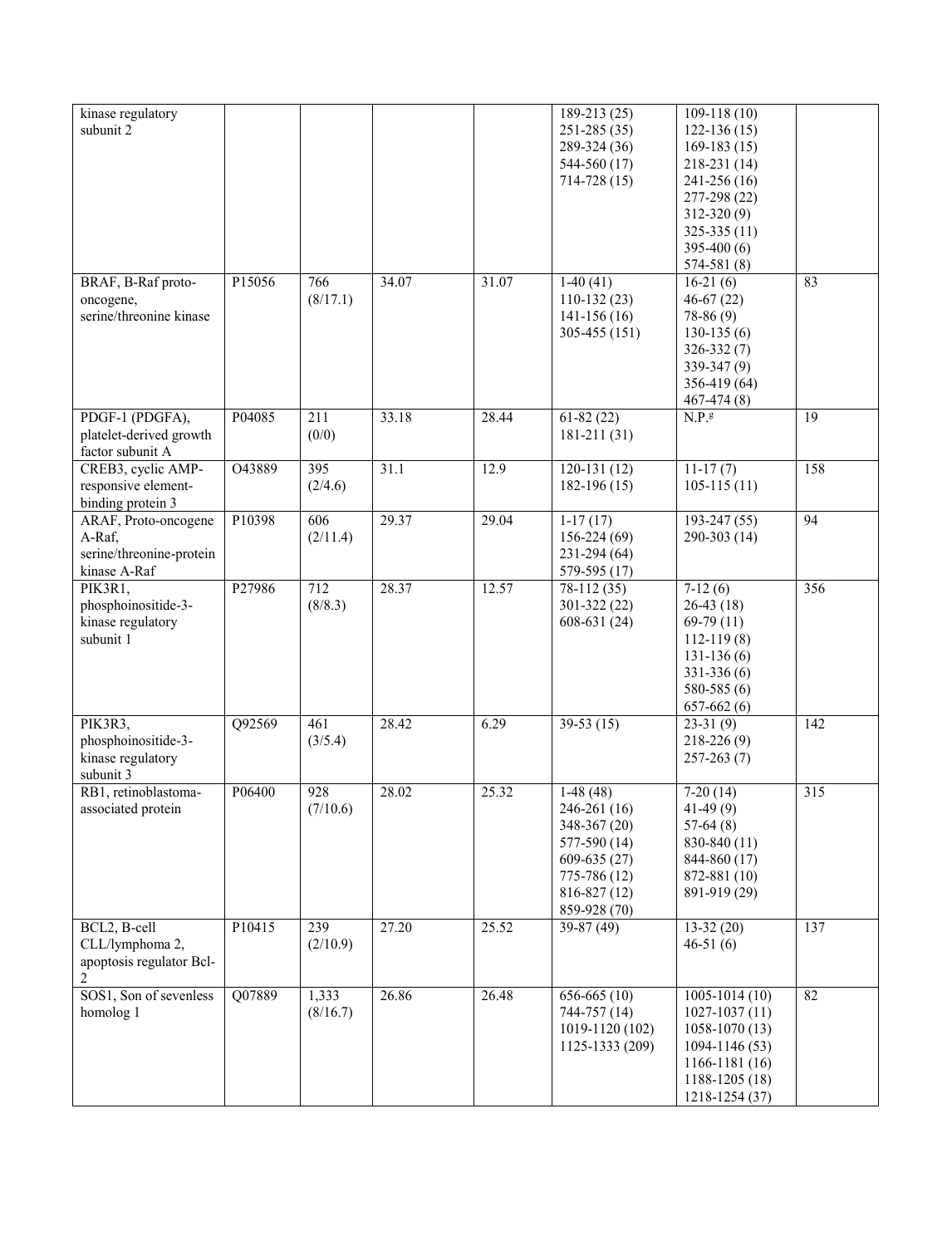|                                                                              |        |                    |       |       |                                                                              | 1269-1333 (65)                                                                                                                                                                           |                  |
|------------------------------------------------------------------------------|--------|--------------------|-------|-------|------------------------------------------------------------------------------|------------------------------------------------------------------------------------------------------------------------------------------------------------------------------------------|------------------|
| CCNE1, G1/S-specific<br>cyclin-E1                                            | P24864 | 410<br>(5/11.2)    | 26.59 | 22.93 | $1-45(46)$<br>$78-87(10)$<br>377-410 (34)                                    | $21-26(6)$<br>$31-42(12)$<br>$64-74(11)$<br>370-379 (10)<br>389-395 (7)                                                                                                                  | 83               |
| PDPK1, 3-<br>phosphoinositide-<br>dependent protein<br>kinase 1              | O15530 | 556<br>(4/11.3)    | 26.4  | 18.4  | $1-10(10)$<br>24-82 (59)<br>389-412 (24)                                     | $1-29(29)$<br>$48-53(6)$<br>82-98 (17)<br>376-386 (11)                                                                                                                                   | 92               |
| MAP2K1, dual<br>specificity mitogen-<br>activated protein kinase<br>kinase 1 | Q02750 | 393<br>(4/7.9)     | 24.7  | 17.6  | $1-28(28)$<br>$281-303(23)$<br>$383 - 393(11)$                               | $8-16(9)$<br>$30-36(7)$<br>272-279 (8)<br>$310-316(7)$                                                                                                                                   | 121              |
| GSK3B, GSK3ß,<br>glycogen synthase<br>kinase-3 beta                          | P49841 | 420<br>(7/15.0)    | 24.05 | 22.38 | $1-54(54)$<br>382-420 (39)                                                   | $9-17(9)$<br>$21-26(6)$<br>$316 - 321(6)$<br>$333-341(8)$<br>$358-366(9)$<br>371-388 (17)<br>$411 - 417(7)$                                                                              | $\overline{343}$ |
| RAF1, Raf-1 proto-<br>oncogene,<br>serine/threonine kinase                   | P04049 | 648<br>(3/6.3)     | 23.92 | 26.54 | $39-55(17)$<br>218-335 (118)<br>$636-648(13)$                                | 262-289 (28)<br>$291-296(6)$<br>340-346 (7)                                                                                                                                              | 231              |
| SOS2, SOS Ras/Rho<br>guanine nucleotide<br>exchange factor 2                 | Q07890 | 1,332<br>(10/13.7) | 23.87 | 23.12 | $742 - 757(16)$<br>$1017 - 1064(48)$<br>$1075 - 1100(26)$<br>1140-1332 (193) | $460 - 465(6)$<br>1003-1012 (10)<br>$1030 - 1035(6)$<br>$1063 - 1074(12)$<br>1098-1141 (44)<br>1155-1168 (14)<br>1188-1200 (13)<br>1223-1255 (33)<br>$1270 - 1285(16)$<br>1302-1329 (28) | 29               |
| MAP2K2, dual<br>specificity mitogen-<br>activated protein kinase<br>kinase 2 | P36507 | 400<br>(5/14.0)    | 22.75 | 18.50 | $1-10(10)$<br>$13-34(22)$<br>282-311 (30)                                    | $1-16(16)$<br>$251-250(10)$<br>$315 - 325(11)$<br>342-351 (10)<br>379-387 (9)                                                                                                            | 55               |
| Enpl (HSP90B1),<br>endoplasmin                                               | P14625 | 803<br>(4/10.2)    | 22.29 | 17.81 | $30-50(21)$<br>286-326 (41)<br>598-608 (11)<br>747-803 (57)                  | $331 - 338(8)$<br>$646-651(6)$<br>711-753 (43)<br>779-803 (24)                                                                                                                           | 188              |
| HSP90AA1, heat shock<br>protein HSP 90-alpha                                 | P07900 | 732<br>(3/4.9)     | 21.90 | 23.2  | $1-18(18)$<br>$166-181(16)$<br>223-288 (66)<br>547-565 (19)<br>698-732 (35)  | 208-223 (16)<br>$594-602(9)$<br>688-698 (11)                                                                                                                                             | 892              |
| HSP90AB1, heat shock<br>protein 90kDa alpha<br>family class B member         | P08238 | 724<br>(3/4.8)     | 21.82 | 20.99 | $218-278(61)$<br>239-255 (17)<br>693-724 (32)                                | $205 - 218(14)$<br>$585-594(10)$<br>$681-691(11)$                                                                                                                                        | 694              |
| FGFR1, fibroblast<br>growth factor receptor 1                                | P11362 | 822<br>(8/9.6)     | 20.32 | 18.98 | $23-33(11)$<br>$80-89(10)$<br>$105-160(56)$<br>777-822 (46)                  | $93-106(14)$<br>$110-122(13)$<br>$150-155(6)$<br>$165-177(13)$<br>$208-216(9)$<br>$754-760(7)$<br>766-773 (8)                                                                            | 108              |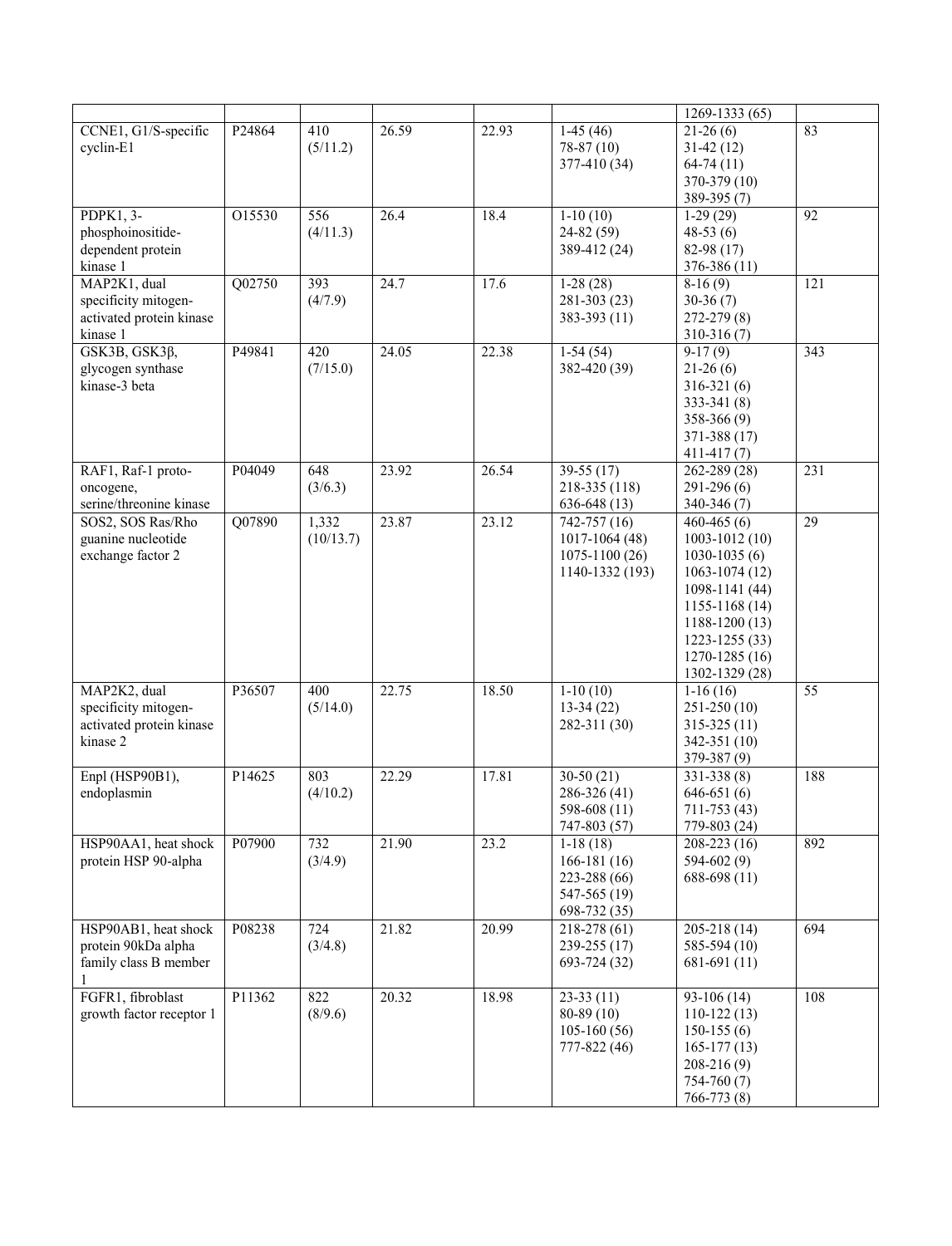|                                                                                                                             |        |                           |       |       |                                                                                                                 | 812-820 (9)                                                                                                                 |     |
|-----------------------------------------------------------------------------------------------------------------------------|--------|---------------------------|-------|-------|-----------------------------------------------------------------------------------------------------------------|-----------------------------------------------------------------------------------------------------------------------------|-----|
| NFKB1, nuclear factor<br>NF-kappa-B p105<br>subunit                                                                         | P19838 | 968<br>(5/6.7)            | 20.25 | 20.14 | $1-10(11)$<br>$66-78(13)$<br>359-405 (47)<br>$420 - 453(34)$<br>$463 - 480(18)$<br>892-924 (33)<br>946-968 (23) | $\overline{369-374(6)}$<br>403-421 (19)<br>454-463 (10)<br>$781 - 787(7)$<br>931-953 (23)                                   | 590 |
| PTEN,<br>phosphatidylinositol<br>3,4,5-trisphosphate 3-<br>phosphatase and dual-<br>specificity protein<br>phosphatase PTEN | P60484 | 403<br>(2/5.5)            | 19.60 | 16.63 | $351 - 403(53)$                                                                                                 | $336-350(15)$<br>397-403 (7)                                                                                                | 241 |
| IKBKB, inhibitor of<br>nuclear factor kappa-B<br>kinase subunit beta                                                        | O14920 | 756<br>(4/5.7)            | 18.78 | 13.10 | $1-9(10)$<br>$400-409(10)$<br>549-562 (14)<br>$572 - 586(15)$<br>666-706 (41)                                   | $384 - 392(9)$<br>$655-664(10)$<br>709-723 (15)<br>734-742 (9)                                                              | 195 |
| PDGFC, platelet-<br>derived growth factor<br>subunit C                                                                      | Q9NRA1 | $\overline{345}$<br>(0/0) | 18.60 | 11.88 | $20-31(12)$<br>$33-46(14)$                                                                                      | N.P.                                                                                                                        | 8   |
| AKT3, RAC-gamma<br>serine/threonine-protein<br>kinase                                                                       | Q9Y243 | 479<br>(2/4.2)            | 17.1  | 16.7  | $109-140(32)$<br>445-479 (35)                                                                                   | $72-82(11)$<br>469-477 (9)                                                                                                  | 34  |
| TGFA, transforming<br>growth factor alpha                                                                                   | P01135 | 160<br>(0/0)              | 16.88 | 5.00  | N.P.                                                                                                            | N.P.                                                                                                                        | 18  |
| BCL-1 (CCND1),<br>G1/S-specific cyclin-<br>D1                                                                               | P24385 | 295<br>(0/0)              | 16.61 | 13.90 | $258 - 295(38)$                                                                                                 | N.P.                                                                                                                        | 124 |
| Insulin                                                                                                                     | P01308 | 110<br>(0/0)              | 16.36 | 0.91  | N.P.                                                                                                            | N.P.                                                                                                                        | 27  |
| AKT1, RAC-alpha<br>serine/threonine-protein<br>kinase                                                                       | P31749 | 480<br>(3/6.0)            | 16.33 | 19.38 | $111 - 140(30)$<br>$424 - 433(10)$<br>449-480 (32)                                                              | $73-84(12)$<br>441-447 (7)<br>471-480 (10)                                                                                  | 366 |
| CCNE2, G1/S-specific<br>cyclin-E2                                                                                           | O96020 | 404<br>(2/3.7)            | 16.10 | 16.58 | $1-49(49)$<br>387-404 (18)                                                                                      | $1-9(9)$<br>$26-31(6)$                                                                                                      | 21  |
| CASP9, Caspase-9                                                                                                            | P55211 | 416<br>(2/3.1)            | 15.11 | 13.46 | $117-133(17)$<br>294-321 (28)                                                                                   | $71-77(7)$<br>$281 - 286(6)$                                                                                                | 59  |
| CTNB1, Catenin beta-1                                                                                                       | P35222 | 781<br>(8/14.7)           | 14.98 | 18.18 | $17-27(11)$<br>$30-59(30)$<br>547-557 (11)<br>709-724 (16)<br>$727 - 773(47)$                                   | $1-14(14)$<br>$22-38(17)$<br>$60-75(16)$<br>$96-101(6)$<br>$133 - 140(8)$<br>$695 - 702(8)$<br>719-739 (12)<br>748-781 (34) | 452 |
| FGFR2, fibroblast<br>growth factor receptor 2                                                                               | P21802 | 821<br>(4/4.3)            | 14.25 | 14.01 | $31-45(15)$<br>$142-156(15)$<br>$405 - 414(10)$<br>429-450 (22)<br>776-821 (46)                                 | $117 - 126(10)$<br>$171 - 178(8)$<br>488-498 (11)<br>756-761 (6)                                                            | 92  |
| IGF1R, insulin-like<br>growth factor 1 receptor                                                                             | P08069 | 1,367<br>(8/6.6)          | 14.05 | 11.85 | $1-10(10)$<br>$466 - 483(18)$<br>737-768 (32)<br>1284-1367 (84)                                                 | $521 - 527(7)$<br>$720 - 732(13)$<br>793-803 (11)<br>$815 - 823(9)$<br>$862 - 867(6)$<br>1308-1316 (9)                      | 112 |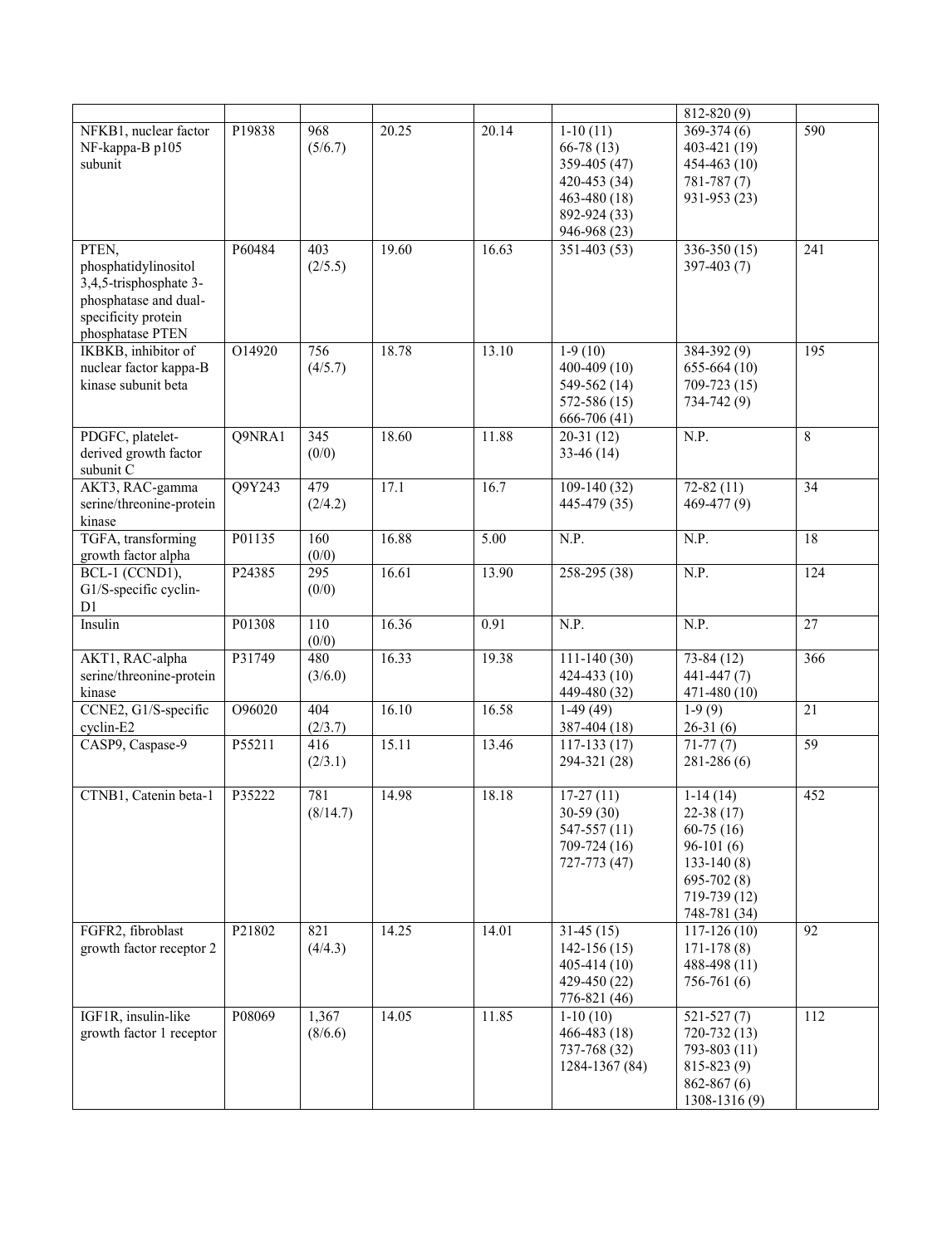|                                                                                              |        |                  |                  |       |                                                                                                    | 1330-1352 (23)<br>1356-1367 (12)                                                                             |                 |
|----------------------------------------------------------------------------------------------|--------|------------------|------------------|-------|----------------------------------------------------------------------------------------------------|--------------------------------------------------------------------------------------------------------------|-----------------|
| PDGFRB; platelet<br>derived growth factor<br>receptor beta                                   | P09619 | 1,106<br>(5/8.5) | 13.47            | 13.56 | $66-78(13)$<br>422-438 (15)<br>$463-477(15)$<br>701-712 (12)<br>1019-1106 (88)                     | $447 - 452(6)$<br>$1003 - 1013(11)$<br>$1017 - 1027(11)$<br>1035-1066 (32)<br>1073-1106 (34)                 | 133             |
| PDGFD, platelet-<br>derived growth factor<br>subunit D                                       | Q9GZP0 | 370<br>(0/0)     | 11.89            | 5.95  | $190-200(11)$                                                                                      | N.P.                                                                                                         | 20              |
| MAPK3, Mitogen-<br>activated protein kinase<br>3                                             | P27361 | 379<br>(0/0)     | 11.87            | 9.23  | $1-27(27)$                                                                                         | N.P.                                                                                                         | 276             |
| PDGFRA, PDGFR-α<br>$(CD140\alpha)$ , platelet-<br>derived growth factor<br>receptor alpha    | P16234 | 1,089<br>(4/5.0) | 11.11            | 9.27  | $61-71(11)$<br>1017-1089 (73)                                                                      | $133-139(7)$<br>$1013 - 1025(13)$<br>$1052 - 1061(10)$<br>1066-1089 (24)                                     | 61              |
| AKT2, RAC-beta<br>serine/threonine-protein<br>kinase                                         | P31751 | 481<br>(1/2.5)   | 11.02            | 10.81 | $41-50(10)$<br>$113-137(25)$                                                                       | $73-84(12)$                                                                                                  | $\overline{75}$ |
| <b>INSRR</b> , insulin<br>receptor-related<br>receptor                                       | P14616 | 1,297<br>(3/3.3) | 10.72            | 12.10 | $462 - 477(16)$<br>664-696 (33)<br>732-762 (31)<br>$1074 - 1087(14)$<br>1265-1297 (33)             | $707 - 730(24)$<br>799-805 (7)<br>1253-1264 (12)                                                             | $\overline{4}$  |
| PIK3CG,<br>phosphatidylinositol-<br>4,5-bisphosphate 3-<br>kinase catalytic subunit<br>gamma | P48736 | 1,102<br>(1/1.2) | 10.71            | 8.44  | $21-31(11)$<br>440-455 (16)<br>490-510 (21)<br>528-547 (20)                                        | $516 - 528(13)$                                                                                              | 40              |
| EGFR, epidermal<br>growth factor receptor                                                    | P00533 | 1,210<br>(6/9.7) | 9.1              | 12.4  | $1024 - 1038(15)$<br>$1070 - 1082(13)$<br>1094-1139 (46)<br>$1157 - 1181(25)$<br>$1201 - 1210(10)$ | $1016 - 1023(8)$<br>1048-1069 (22)<br>1080-1095 (16)<br>$1105 - 1112(8)$<br>1132-1180 (49)<br>1197-1210 (14) | 1031            |
| GSTP1, glutathione S-<br>transferase pi 1                                                    | P09211 | 210<br>(0/0)     | 9.05             | 4.29  | N.P.                                                                                               | N.P.                                                                                                         | 61              |
| GRB2, growth factor<br>receptor-bound protein<br>2                                           | P62993 | 212<br>(0/0)     | 9.0              | 3.7   | N.P.                                                                                               | N.P.                                                                                                         | 998             |
| MTOR, mechanistic<br>target of rapamycin,<br>serine/threonine-<br>protein kinase mTOR        | P42345 | 2,549<br>(4/1.3) | $\overline{8.9}$ | 8.0   | $1-18(18)$<br>910-930 (21)<br>1815-1866 (52)<br>2437-2491 (55)                                     | $19-27(9)$<br>$263 - 272(10)$<br>298-304 (7)<br>1748-1754 (7)                                                | 175             |
| HRAS (p21ras), Harvey<br>rat sarcoma viral<br>oncogene homolog                               | P01112 | 189<br>(1/3.2)   | 8.47             | 9.52  | $170-181(12)$                                                                                      | $78-83(6)$                                                                                                   | 165             |
| SRD5A2, 3-0x0-5-<br>alpha-steroid 4-<br>dehydrogenase 2                                      | P31213 | 254<br>(0/0)     | 8.27             | 3.54  | N.P.                                                                                               | N.P.                                                                                                         | N.P.            |
| MAPK1, mitogen-<br>activated protein kinase                                                  | P28482 | 360<br>(0/0)     | 8.1              | 5.3   | N.P.                                                                                               | N.P.                                                                                                         | 329             |
| PK3CD,                                                                                       | 000329 | 1,044            | 7.76             | 6.99  | $285-313(29)$                                                                                      | N.P.                                                                                                         | 22              |